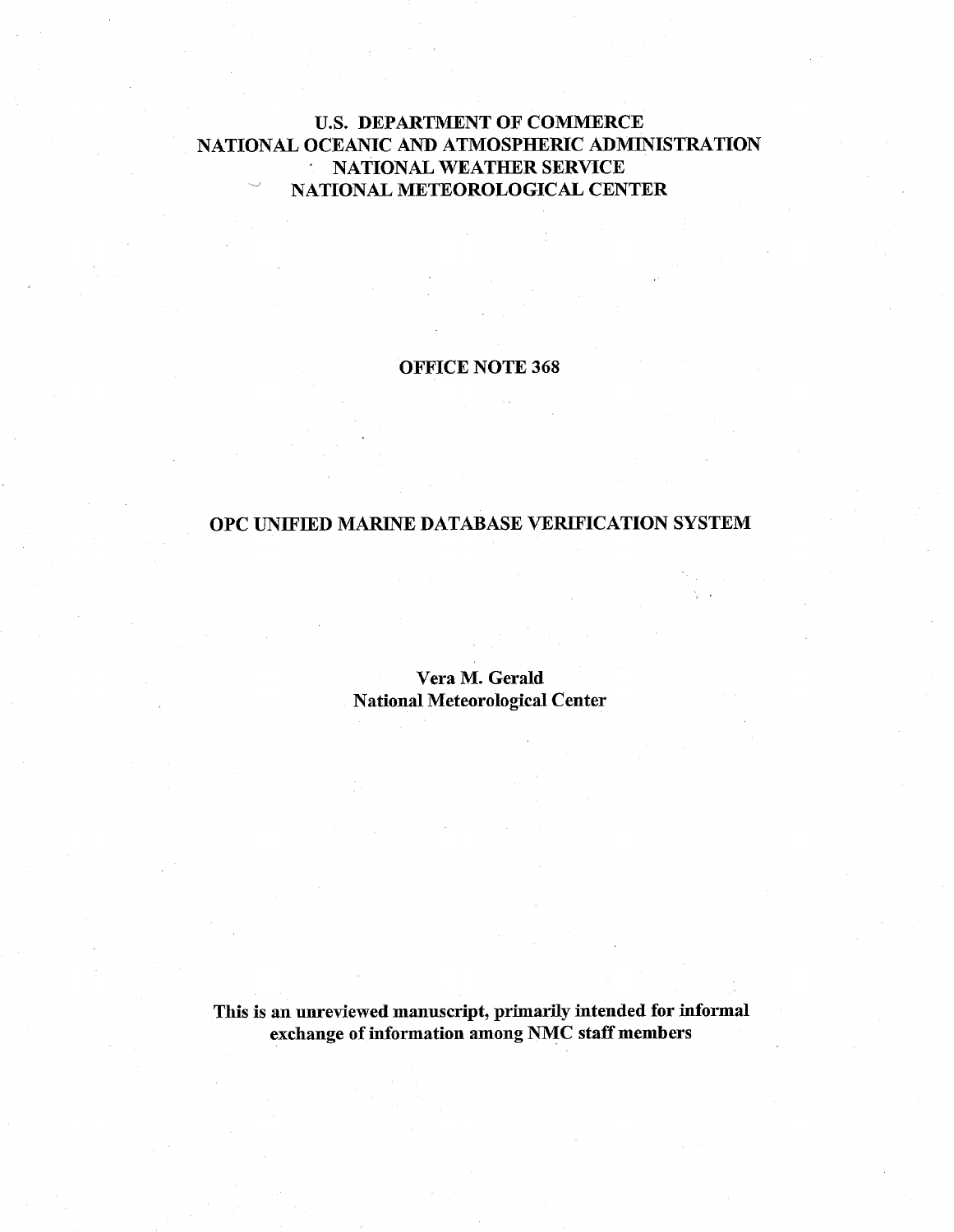### U. S. DEPARTMENT OF COMMERCE NATIONAL OCEANIC AND ATMOSPHERIC ADMINISTRATION OCEAN PRODUCTS CENTER

TECHNICAL NOTE\*

OPC Unified Marine Database Verification System

Vera M. Gerald

THIS IS AN UNREVIEWED MANUSCRIPT, PRIMARILY INTENDED FOR EXCHANGE OF INFORMATION AMONG NMC STAFF MEMBERS INTERNAL

\*OPC Contribution No. 43 NMC Office Note No. 368

The Card

 $\widehat{\mathbf{G}}$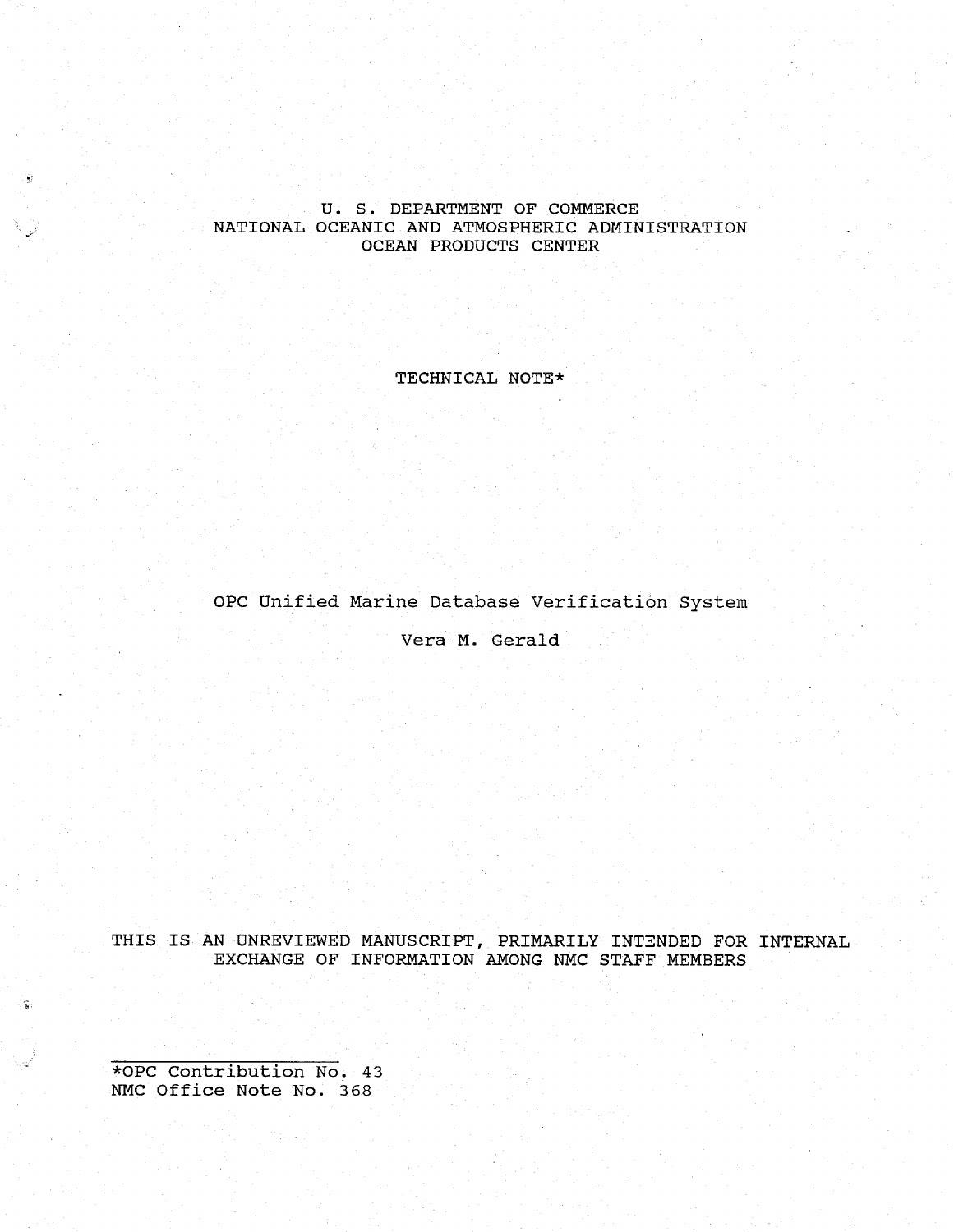### OPC CONTRIBUTIONS SERIES

 $\overline{2}$ 

|                |                                                                                                                               | OPC CONTRIBUTIONS SERIES                                 |                                                                          |       | 24.7   | Synoptic Surface Marine<br>Data Monitoring.                                                                            | V. GERALD                                   | TLCH NOTE<br>OFF. NOTE<br>335                                                         | 11/07         |
|----------------|-------------------------------------------------------------------------------------------------------------------------------|----------------------------------------------------------|--------------------------------------------------------------------------|-------|--------|------------------------------------------------------------------------------------------------------------------------|---------------------------------------------|---------------------------------------------------------------------------------------|---------------|
|                | Development of Forecast<br>Guidance for Santa Ana<br>Conditions.                                                              | L. BURROUGHS                                             | NHA DIGEST                                                               | 10/87 | 25.    | Estimating and Removing<br>Sensor Induce Correlation<br>from AVHRR Deta.                                               | L.C. BREAKER                                | J.OF GEO. RES<br>in press                                                             |               |
|                | Lake Erie Wave Height<br>Forecasts Generated by<br>Empirical and Dynamical<br>Methods -- Comparison                           | W. RICHARDSON<br>D.J. SCHWAB<br>Y.Y. CHAO<br>D.M. WRIGHT | TECH. NOTE<br>GLERL CON.<br>4471                                         | 7/86  | 26.    | Infinite Elements for<br>Water Wave Radiation and<br>Scattering.                                                       | H.S. Chen                                   | INTERNATIONAL J.<br>FOR NUMERICAL<br>METHODS IN FLUIDS<br>in press.                   |               |
|                | and Verification.<br>Determination of Errors.<br>in LFN Forecasts Surface                                                     | S.J. AUER                                                | OFF. NOTE 313                                                            | 7/86  |        | 27. A Statistical Comparison<br>of Mathods for Determining<br>Ocean Surface Winds.                                     | <b>W.M. GENNILL</b><br>T.W. YU<br>D.N. FEIT | WEATHER AND<br><b>FORECASTING</b>                                                     | 6/88          |
|                | Lows Over the Northwest<br>Atlantic Ocean.<br>. A Method of Calculating                                                       | D. B. Rao                                                | NASA TECH.                                                               | 4/87  |        | 28. A Review of the Program<br>Product Dev. of the OPC.                                                                | D.B. 280                                    | WEATHER AND<br><b>PORECASTING</b><br>Vol. 4<br>pp.427-433                             |               |
|                | the Total Flow from A<br>Given Sea Surface<br>Topography.                                                                     | S.D. Steinrod<br>B.V. SANCHEZ                            | <b>NEWO 87799</b>                                                        |       | 29.    | Infinite Elements for<br>Combined Diffraction and                                                                      | H.S. Chen                                   | PRESENTED 4/3-7/89<br>AT 7TH INTERNATIONAL<br>CONFERENCE OF FINITE                    |               |
| 5.             | Compendium of Marine<br>Meteorological and<br>Oceanographic Products<br>of the Ocean Products                                 | D.K. FEIT                                                | <b>NWA TECH MEMO</b>                                                     | 9/86  |        | Refraction.                                                                                                            |                                             | ELEMENT METHODS<br><b>PLOW PROBLEMS</b><br>2ND INTERNATIONAL                          |               |
| 6.             | Center.<br>A Comparison of the LFM, S.J. AUER<br>Spectral, and ECMWF                                                          |                                                          | OFF.NOTE 312<br>TECH NOTE                                                | 8/86  |        | 30. An Operational Spectral<br>Wave Forecasting Model<br>for the Gulf of Mexico.                                       | Y.Y. CHAO                                   | WORKSHOP ON WAVE<br>PORECASTING AND<br><b>HINDCASTING</b>                             |               |
|                | Numerical Model Forecasts<br>of Despening Oceanic<br>Cyclones During One Cool<br>Season.                                      |                                                          |                                                                          |       |        | 31. Improving Global Wave<br>Forecasts Incorporating<br>Altimeter Data.                                                | D.C. ESTEVA                                 | 2ND INTERNATIONAL<br><b>WORKSHOP ON WAVE</b><br>PORECASTING AND<br><b>HINDCASTING</b> |               |
|                | 7. Development of Open Fog<br>Porecasting Regions.                                                                            | L. BURROUGHS                                             | OFF.NOTE 323                                                             | 2/87  | 32.    | Computer-Worded Marine<br>Forecasts.                                                                                   | W.S. RICHARDSON<br>J.M. NAULT               | COASTAL ZONE                                                                          | 1/89          |
|                | 8. A Technique of Deducing<br>Wind Direction from<br>Altimeter Wind Speed<br>Measurements.                                    | T.W. Yu                                                  | MON. WEA. REV.                                                           | 9/87  | $33 -$ | A Columbia River Entrance<br>Wave Forecasting Program                                                                  | D.M. FEIT<br>Y.Y.CHAO<br>T.L. BERTUCCI      | TECH. NOTE<br>OFFICE NOTE<br>#361                                                     | 5/89<br>10/89 |
|                | 9. A 5-Year Climatological S. J. AUER<br>Survey of the Gulf Stream<br>and Its Associated Ring                                 |                                                          | J. GEO. RES.                                                             | 10/87 | 34.    | Developed at the Ocean<br>Products Canter.<br>Forecasting Open Ocean                                                   | L.D. BURROUGHS                              | PREPRINT                                                                              |               |
|                | Movements.<br>0. Forecasting Wave Con-<br>ditions Affected by                                                                 | Y. Y. CHAO                                               | TECH. NOTE                                                               | 1/87  | 35.    | Fog and Visibility.<br>Local and Regional Scale<br>Wave Models.                                                        | D.B. RAO                                    | PROCEEDING (CRI/WHO)<br>TECH.CONF. ON WAVES<br>in press                               |               |
| $\mathbf{1}$ . | Currents and Bottom<br>Topography.<br>The Editing and                                                                         | D.C. ESTEVA                                              | TECH. NOTE                                                               | 1/87  | 36.    | Gulf of Hexico Wave Rodel Y.Y. CHAO<br>$(approx.)$ .                                                                   | DUFFY                                       |                                                                                       |               |
|                | Averaging of Altimeter<br>Wave and Wind Data.                                                                                 |                                                          | NWA DIGEST                                                               | 10/87 |        | 37. OPC Product Rev. Summary.                                                                                          | L.D. BURROUGHS                              | TECH. NOTE<br>OFFICE NOTE<br>1359                                                     |               |
| $-2$ .         | Forecasting Super-<br>structure Icing for<br>Alaskan Waters.                                                                  | D. M. FEIT                                               | MAR. GEODESY                                                             | 4/87  |        | 18. Compendium of Marine<br>Meteorological & Ocean-                                                                    | D.M. FEIT                                   | NOAA TECH.<br>MEMO. NWS<br><b>NMC 68</b>                                              | 6/89          |
|                | .3. Tidal Estimation in the<br>Atlantic and Indian<br>Oceans.                                                                 | B.V. SANCHEZ<br>D.B. RAO<br>S.D. STEINROD                | <b>SHASA TECH.</b><br><b>NEMO</b><br>TECH. NOTE                          | 4/87  |        | ographic Products of the<br>Ocean Products Center.<br>(row.1)                                                          | D.C. ESTEVA                                 | APL TECH.                                                                             |               |
| L4.            | Performance of Tech-<br>niques Used to Derive<br>Ocean Surface Winds.                                                         | W.H. GENNILL<br>T.W. YU<br>D.M. FEIT                     | OFF. HOTE 330<br>PREPRINT.                                               | 10/87 |        | 39. Directional Wave Spectra<br>for the Labrador Extrese<br>Have Experimental (Lewex).                                 | $Y. Y.$ CHAO                                | REPORT<br>in press<br>Fisheries                                                       | 0/89          |
| 15. L          | Performance Statistics<br>of Techniques Used to<br>Determine Ocean Surface D.M. FEIT<br>Winds.                                | W.H. GERMILL<br>T.W. YU                                  | <b>WORKSHOP</b><br>PROC. AES/<br>CHOS 2nd<br><b>HORKSHOP</b><br>ON OPER. |       |        | 40. An Analysis of Honthly<br>Sea Surface Temperature<br>Anomalies in Waters off<br>the U. S. East and West<br>Coasts. | L.C. Breaker<br>W.B. Campbell               | Bulletin                                                                              |               |
| i 6.           | Determining Equivalent<br>Depths of the Atmospheric                                                                           | T.W. YU                                                  | MET.<br>J. OF GEO.<br>RES.                                               | 4/88  |        | 41. A Definition for Vector<br>Correlation and its<br>Application to Marine<br>Surface Winds.                          | D.S. Crosby<br>L.C. Breaker<br>W.H. Gemmill | TECH NOTE<br>OFFICE NOTE<br>1365                                                      |               |
|                | Boundary Layer Over the<br>OCSAR.<br>17. Analysis of the Atmos-                                                               | T.W. YU                                                  | SAME AS NO. 15                                                           |       |        | 42. Expert System for Quality<br>Control and Marine<br>Forecasting Guidance.                                           | D.M. Feit<br>W.S. Richardson                |                                                                                       |               |
|                | pheric Mixed Layer<br>Heights Over the Oceans.<br>18. An Operational Forecast                                                 | D.M. FEIT                                                | NWA DIGEST<br><b>PREPRINT</b>                                            |       |        | 43. OPC Unified Marine<br>Database Verification<br>System.                                                             | V.M. Gerald                                 | TECH NOTE<br>NMC OFFICE NOTE<br>#361                                                  |               |
|                | System for Superstructure<br>Icing.<br>19. Evaluation of Several                                                              | D. ESTEVA                                                | J. CEO. RES.                                                             | 11/38 |        | 44. Sea Ice Edge Porecast<br>Verification Program<br>for the Bering Sea.                                               | G.Wohl                                      | TECH NOTE<br>NHC OFFICE NOTE<br>4370                                                  |               |
|                | Experimental Assimilating<br>Significant Wave Height<br>Estimate into Spectral<br>Wave Hodels.                                |                                                          |                                                                          |       |        | 45. An Operational Marine<br>Fog Prediction Model.                                                                     | D. Feit<br>J. Alpert                        |                                                                                       |               |
|                | 20. Evaluation of Wave<br><b>Forecast for the Gulf</b><br>of Nexico.                                                          | Y.Y. CHAO                                                | PRES. ANAHIZM<br>CONFERENCE                                              | 2/88  |        | 46. The Circulation of<br>Monterey Bay and Related<br>Processes                                                        | L.C. Breaker<br>H.H. Broenkow               |                                                                                       |               |
|                | 21. El Nino and Related<br>Variability in Sea Surface<br>Temperature Along Central<br>California Coast.                       | L.C. BREAKER                                             | <b>PACLIN</b><br>AGU MONOGRAPH<br>in press                               |       |        |                                                                                                                        |                                             |                                                                                       |               |
|                | 22. Oceanic Processes<br>Contributing to the<br>Displacement of Oil Spill<br>by the Puerto Rican Tanker<br>off San Francisco. | A. BRATKOVICH<br>L.C. BREAKER                            | J. OF GEO.<br>RESEARCH<br>(submitted)                                    |       |        |                                                                                                                        |                                             |                                                                                       |               |
| 23.            | Open Ocean Pog and<br>Visibility Forecasting<br>Guidance Systam.                                                              |                                                          | L. D. BURROUGHS OFF. NOTE 348<br>TECH. NOTE                              |       |        |                                                                                                                        |                                             |                                                                                       |               |

TECH NOTE

 $11/87$ 

 $\hat{z}$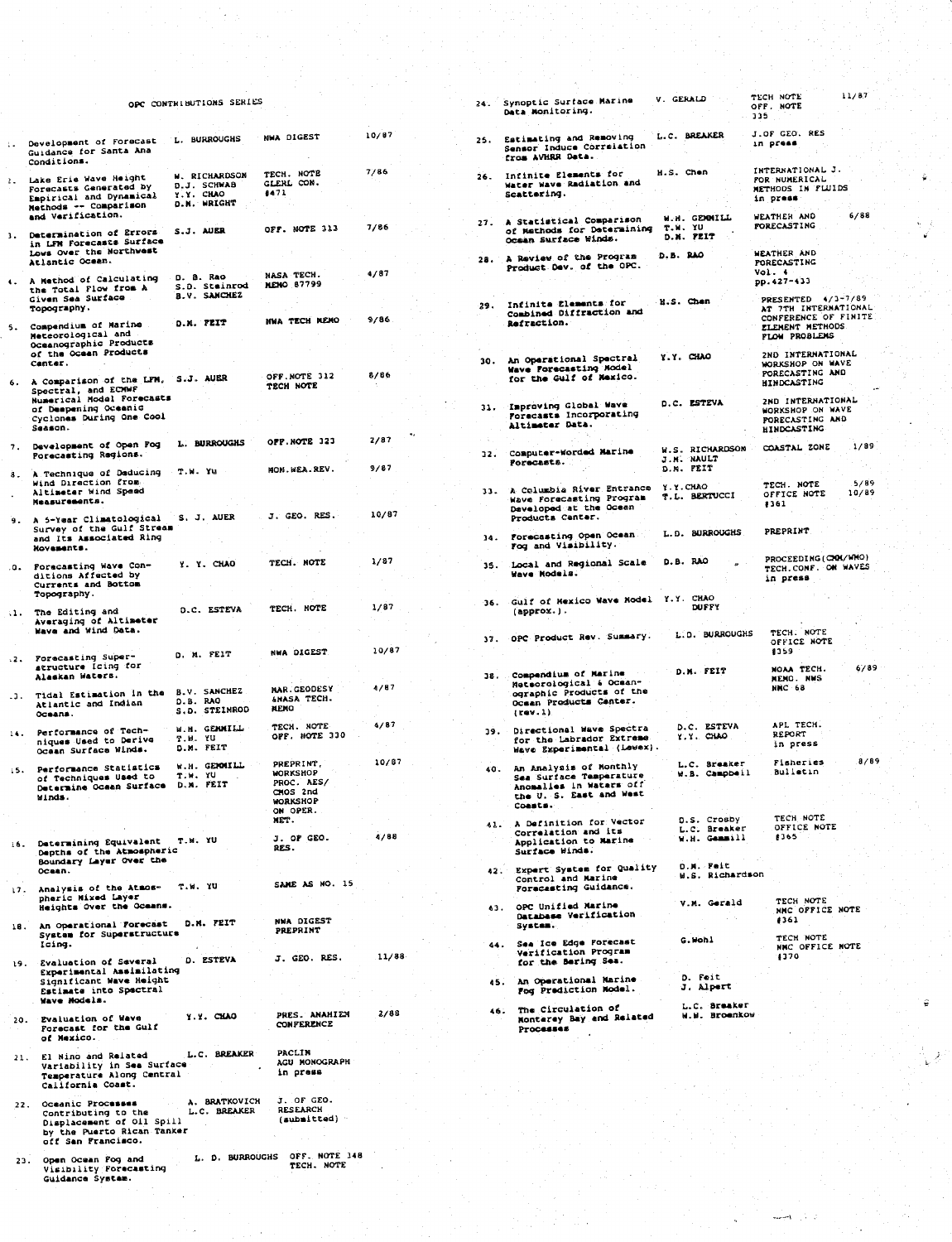### Abstract

This Office Note provides general information about the capabilities of the unified marine database verification system at the Ocean Products Center. It also describes the data format and the procedures for accessing the data by the users.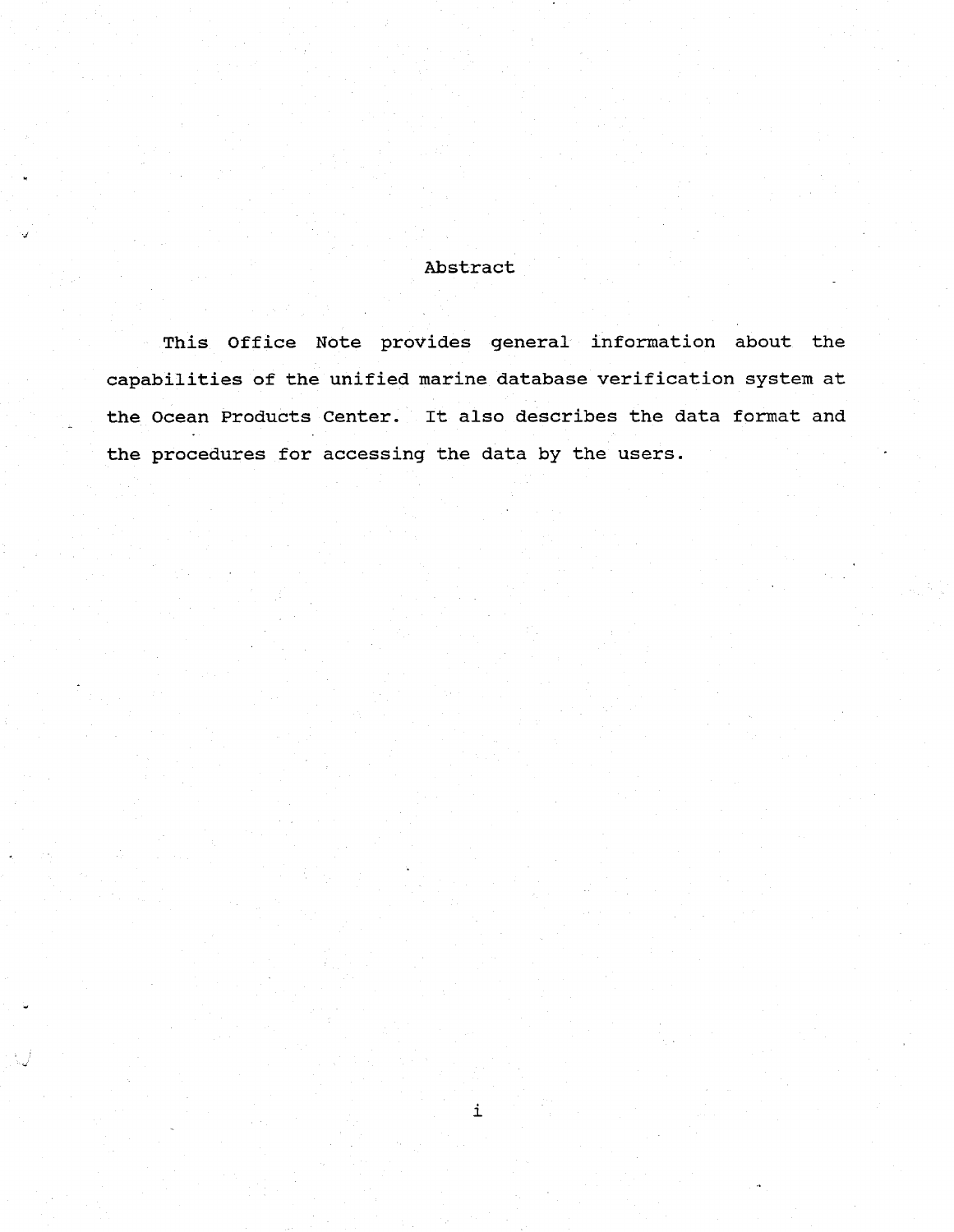#### INTRODUCTION

The Marine Prediction Branch(MPB) of the National Meteorological Center(NMC) and the Ocean Products Center (OPC) is responsible for producing objective analysis and forecast products on various marine meteorological and oceanographic variables. These analyses and forecasts are provided directly to the marine community for use in weather forecasting guidance and as boundary conditions to ocean models.

An important activity of MPB involves evaluating and monitoring the performance of these models. To address this matter a unified marine products verification database system was designed to provide easy access to marine information from NMC's diverse database system. This common database matches analyses and forecasts of wind speed and direction, fog and visibility, air and sea surface temperature, wave height and direction, relative humidity and mean sea level pressure with the observed data reported by ships, fixed and drifting buoys, and other marine platforms.

Monthly verification statistics, such as, root mean square error, bias, and correlation coefficient, are used in monitoring and evaluating these analyses and forecasts. Statistical results from selected marine models are presented and discussed each month during the OPC's products performance review. For a complete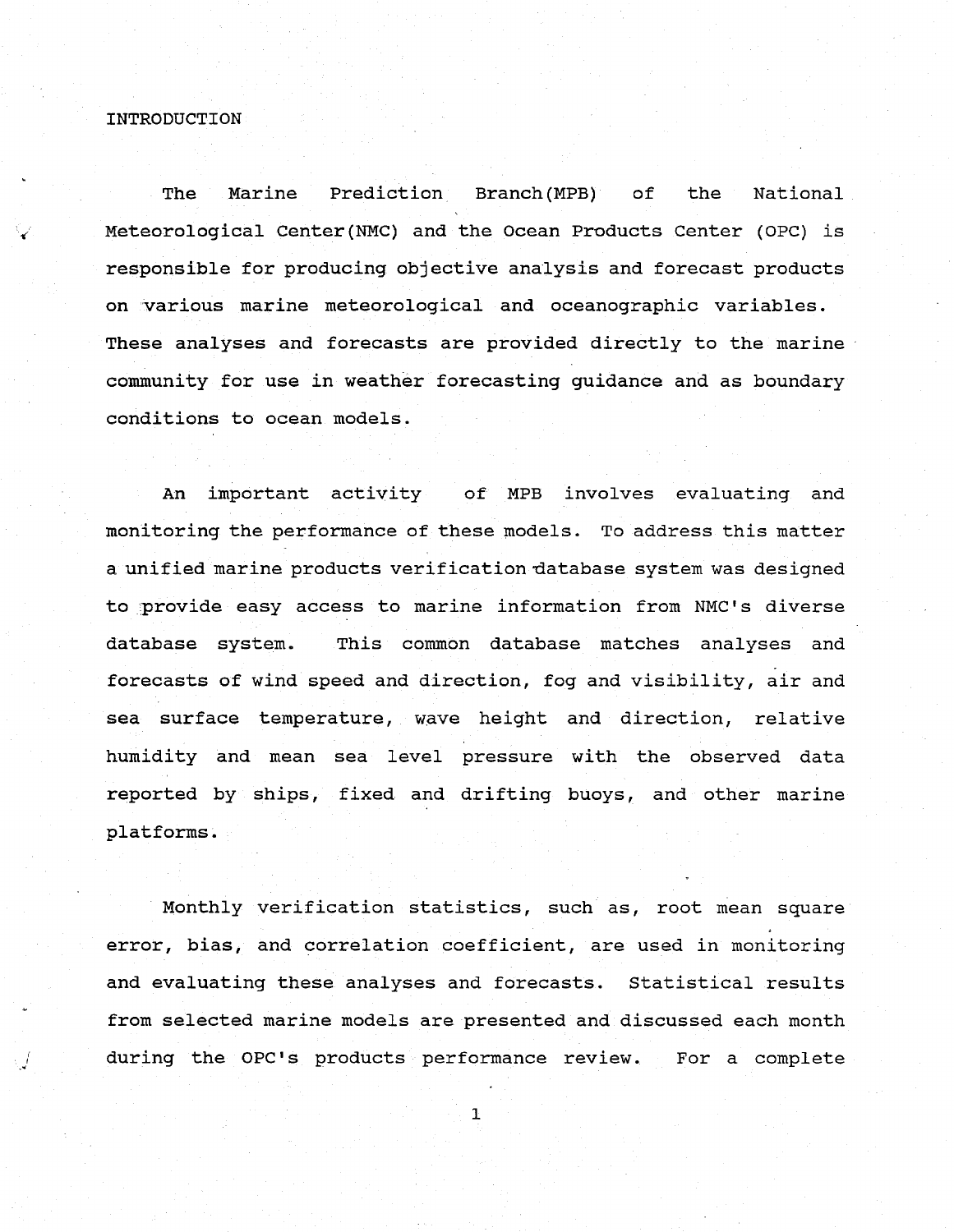summary of the monthly performance evaluation of selected operational marine products see Burroughs(1989).

### **METHOD**

### A. Model Outputs

The analyses and forecasts monitored within the unified marine database verification system come from the NMC's regional(RGL) and aviation(AVA) models, the MPB's models, and Fleet Numerical Oceanographic Center's (FNOC) Global Spectral Oceanographic Wave Model(GSOWM).

In general, output fields from these models are saved at 12-hour increments out to 72 hours. Table I. gives complete details of all fields extracted during the OOz GMT cycle.

### B. VERIFICATION DATA

The observed data, Table II, come from NMC's synoptic surface marine datasets. These datasets contain real-time marine observations reported by Volunteering Observing Ships (VOS), Navy and NOAA research vessels, fixed and drifting buoys, ocean weather stations (OWS), and marine reporting stations (MARS). NMC receives these reports via the Global Telecommunication System (GTS), the Geostationary Operational Environmental Satellite (GOES) network, and Coastal radio station transmissions.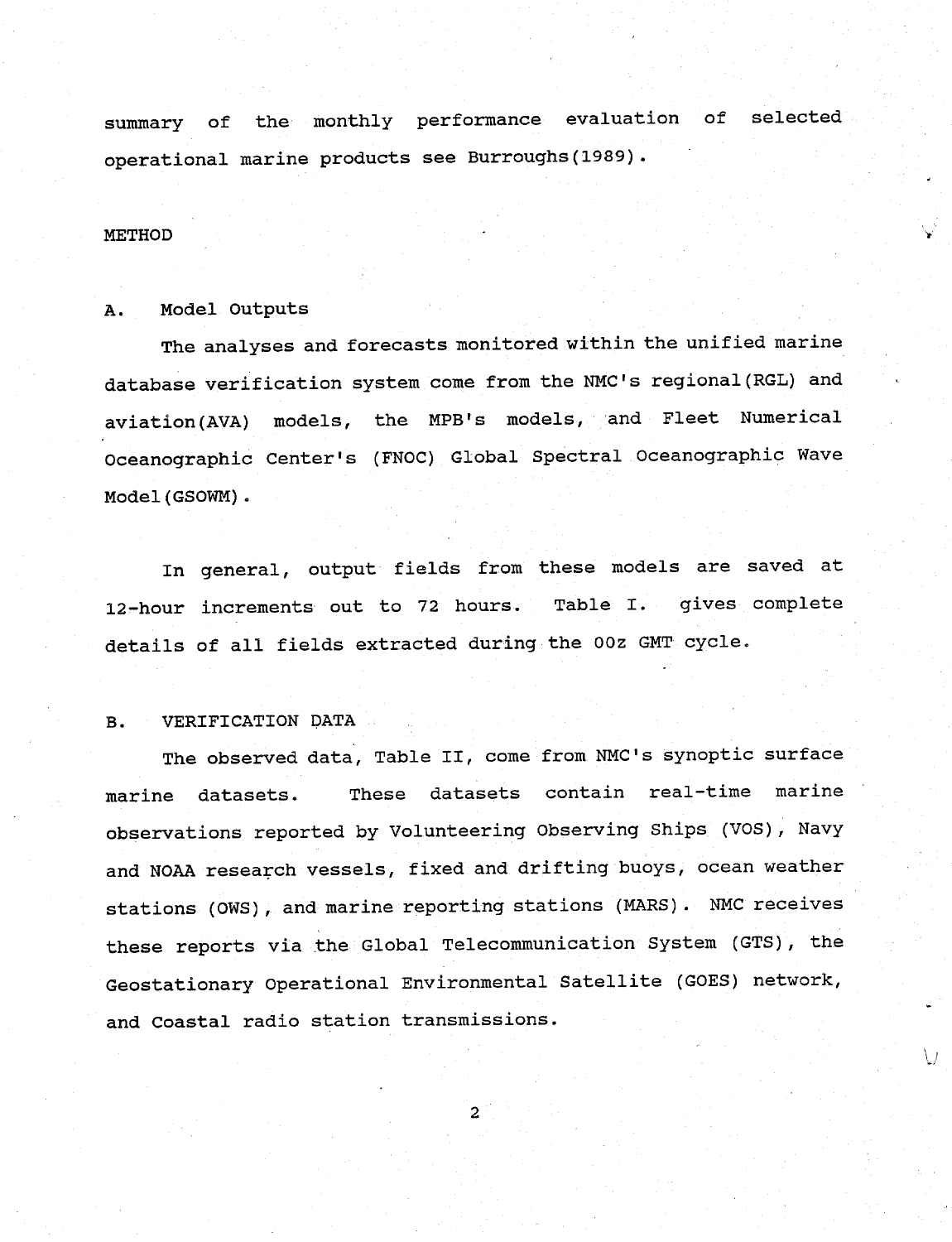### DATA MATCH-UP

#### A. Record Format

All analysis and forecast fields verifying with the current 00z and 12z ship data are extracted from an 8-day circular file. For each report a value of the gridded field at the observed position(latitude,longitude) is generated by quadratic interpolation. Table III depicts the unified marine verification database 164 indexed array/record format.

The daily match-up of the observed data and the model outputs are written to a 17-day circular file called, NWS.WD21.OPC.UNF-DATA.CYC00. Approximately 1800 records are processed daily. Each record is packed and blocked with format control. At the end of a 15-day cycle the dataset is transferred from disk to tape.

#### B. Statistical Evaluations

The boundary layer wind model is verified against fixed buoy data. Statistics of bias and root mean square(RMS) error are used to evaluate the analyses and forecasts. Figure 1 shows the 24hr forecast RMS and bias errors in meters/second for the OPC and FNOC boundary layer winds for June 1989 - January 1990. Figure 2 displays OPC wind analysis and forecast errors of bias and RMS in meters/second for Sept 1989 - Jan 1990.

The OPC wave model is verified against 14 offshore deep water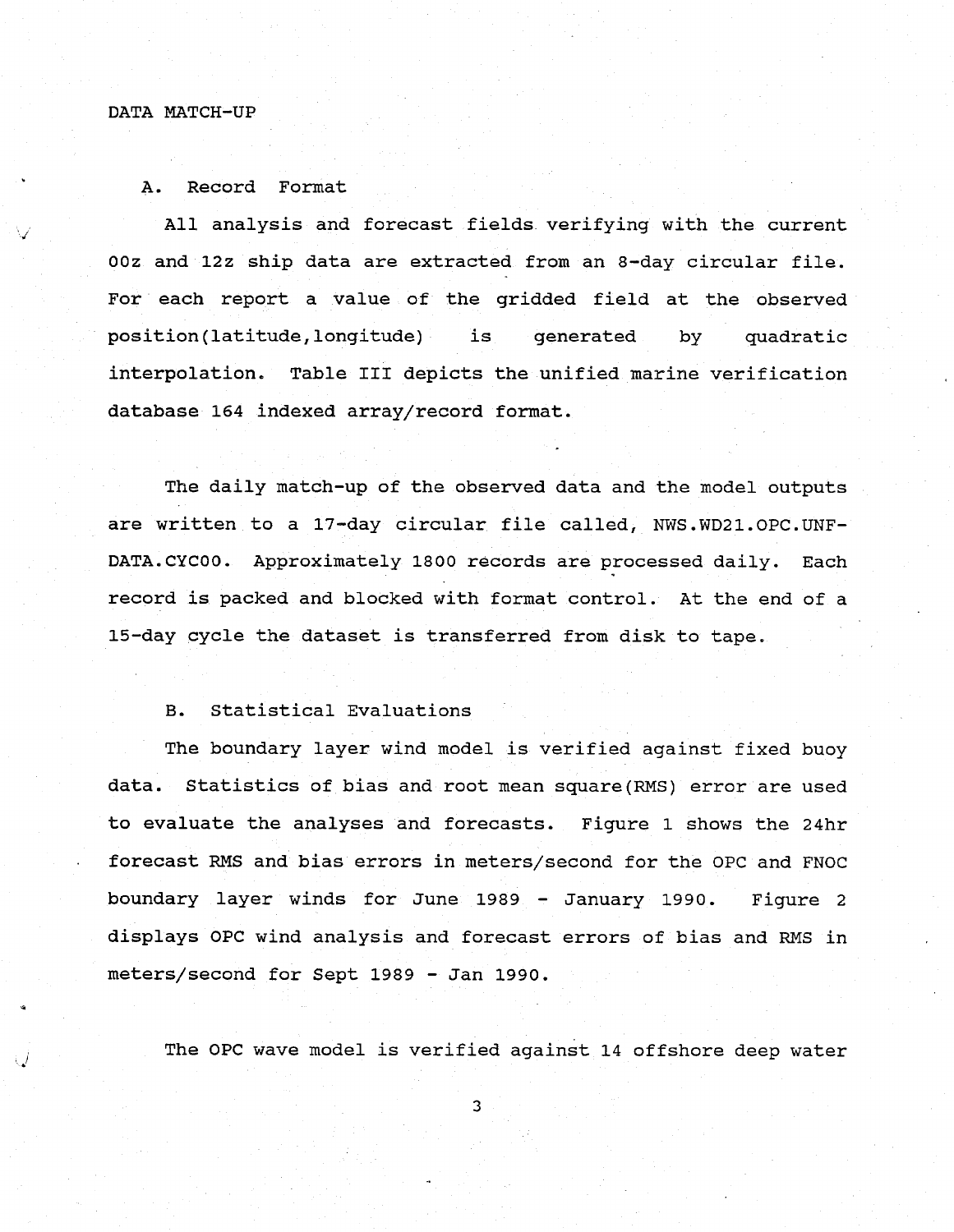fixed buoys. The evaluation of the OPC wave model performance is based upon statistics of bias(m), RMS(m) error, and correlation coefficient. Figure 3 shows the statistical comparison between the OPC and GSOWM wave models.

Figure 4 depicts statistical verification of air and sea surface temperature analyses, air/sea temperature differences, and mean sea level pressure with fixed buoy data.

### **SUMMARY**

The development of the unified marine verification database system allows statistical evaluation and comparison of selected operational marine products in a timely fashion. These performance statistics(RMS error, bias, and correlation coefficient) are presented and discussed each month during the OPC products performance review.

#### ACKNOWLEDGEMENT

The author would like to thank Dr. D. B. Rao, Mr. W. Gemmill, and Mr. D. Feit for their suggestions and guidance during the writing of this office note. Thanks to Susan Hubbard for the typing.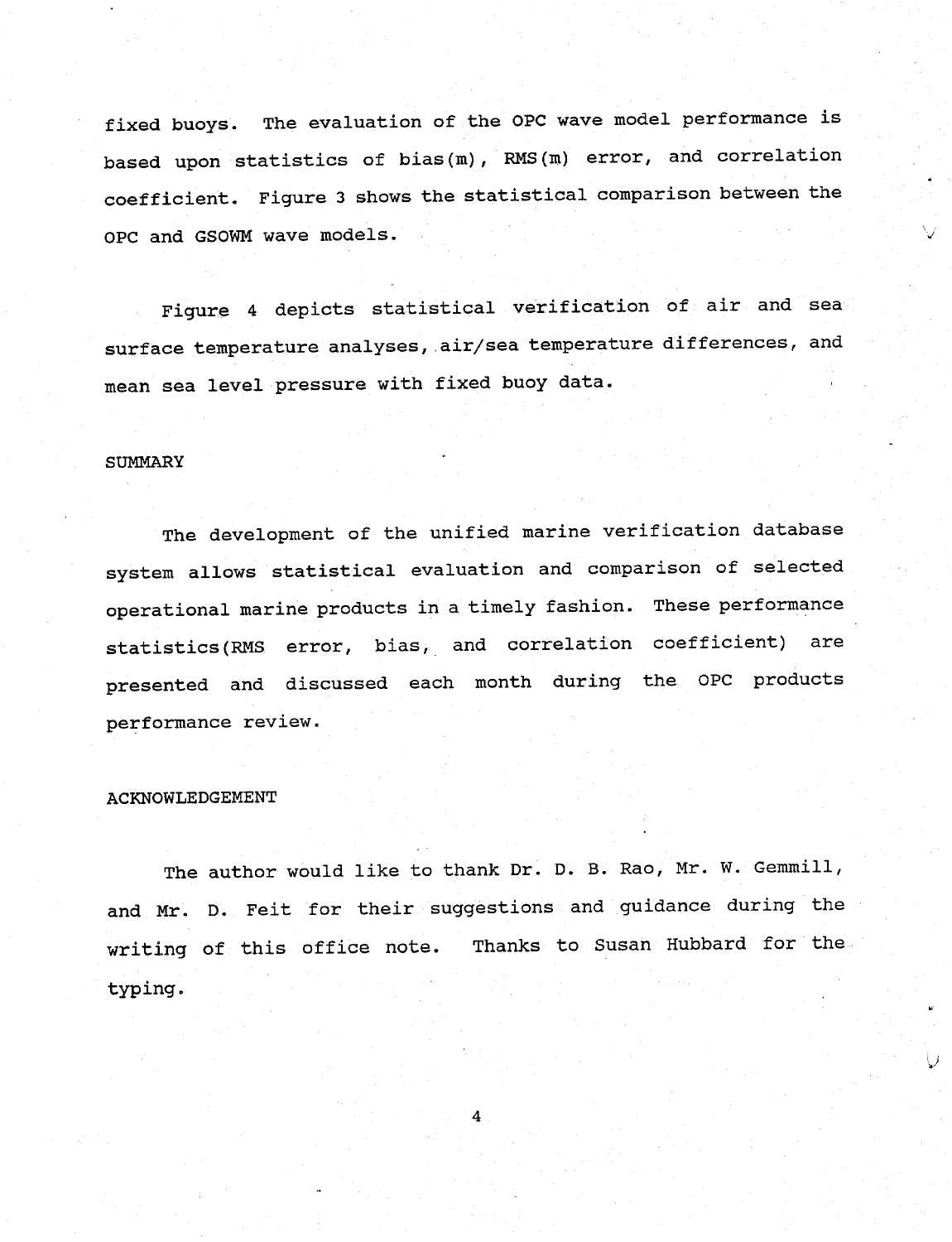# Table I: Parameters saved for verification from models.

 $\ddot{\phantom{a}}$ 

ANALYS FCST(12 24 36 48 60 72)

| OPC         | Wind Speed<br>Wind Dir<br>Wave Hqt<br>Period Prim<br>Period of Sec<br>Wave Dir<br>Fog/Vis<br><b>Blended SST</b><br>Satellite SST | Χ<br>X<br>Χ<br>X<br>X<br>X<br>X<br>$\mathbf X$<br>X | $\mathbf X$<br>X<br>X<br>X<br>X<br>$\mathbf x$                           | X<br>X<br>X<br>X<br>X<br>$\mathbf x$<br>$\mathbf{x}$ | X.<br>Χ<br>X<br>X<br>X<br>$\mathbf{X}^{\perp}$ | X<br>X<br>X<br>X<br>X<br>$\mathbf{X}^{\prime}$<br>$\mathbf x$ | X<br>X<br>X<br>X<br>X<br>$\mathbf x$       | $\mathbf X$ .<br>X<br>X<br>$\mathbf x$<br>$\mathbf x$<br>$X$ .<br>X |
|-------------|----------------------------------------------------------------------------------------------------------------------------------|-----------------------------------------------------|--------------------------------------------------------------------------|------------------------------------------------------|------------------------------------------------|---------------------------------------------------------------|--------------------------------------------|---------------------------------------------------------------------|
|             |                                                                                                                                  |                                                     |                                                                          |                                                      |                                                |                                                               |                                            |                                                                     |
| NMC RGL     | Bdyu<br>Bdyv<br>1000mb<br>rh<br>1000mb<br>T<br>1000mb<br>u<br>1000mb<br>v<br>MSLP                                                | X<br>X.<br>X<br>X<br>$\mathbf{X}$<br>X<br>X         | X<br>$\mathbf{X}$<br>$\mathbf x$<br>$\mathbf x$<br>X<br>X<br>$\mathbf x$ | X<br>X<br>X<br>X<br>X<br>X<br>X                      | X<br>X<br>X<br>X<br>$\mathbf{x}$<br>X<br>X     | X<br>X<br>X<br>X<br>X<br>X<br>X                               |                                            |                                                                     |
| NMC AVA     | Bdyu<br>Bdyv<br>1000mb rh<br>1000mb<br>Т<br>1000mb<br>u<br>1000mb<br>$\mathbf v$<br><b>MSLP</b>                                  | X<br>X<br>X<br>X<br>X<br>X<br>$\mathbf X$           | X<br>X<br>X<br>X<br>X<br>X<br>X                                          | X<br>X<br>X<br>X<br>X<br>X<br>$\mathbf X$            | X<br>X<br>X<br>X<br>X<br>X<br>X                | X<br>X<br>X<br>$\mathbf{X}^{\perp}$<br>X<br>$\mathbf x$<br>X  | x<br>X<br>X<br>X<br>X<br>$\mathbf{X}$<br>X | Χ<br>X<br>X<br>X<br>X<br>X<br>X                                     |
| <b>FNOC</b> | SST<br>Bdyu<br>Bdyv<br>Wave Hgt<br>Prd Prim<br>Prd Sec<br>Wave Dir                                                               | X<br>$\mathbf X$<br>X<br>X<br>X<br>X<br>X           | X<br>X<br>X<br>X<br>X<br>$\mathbf{\bar{X}}$                              | X<br>X<br>X<br>X.<br>X<br>$\mathbf X$                | X<br>X<br>X<br>X<br>X<br>X                     | X<br>Χ<br>X<br>X<br>X<br>X                                    |                                            | X.<br>Χ<br>$\,$ X<br>X<br>X<br>X                                    |

Ų.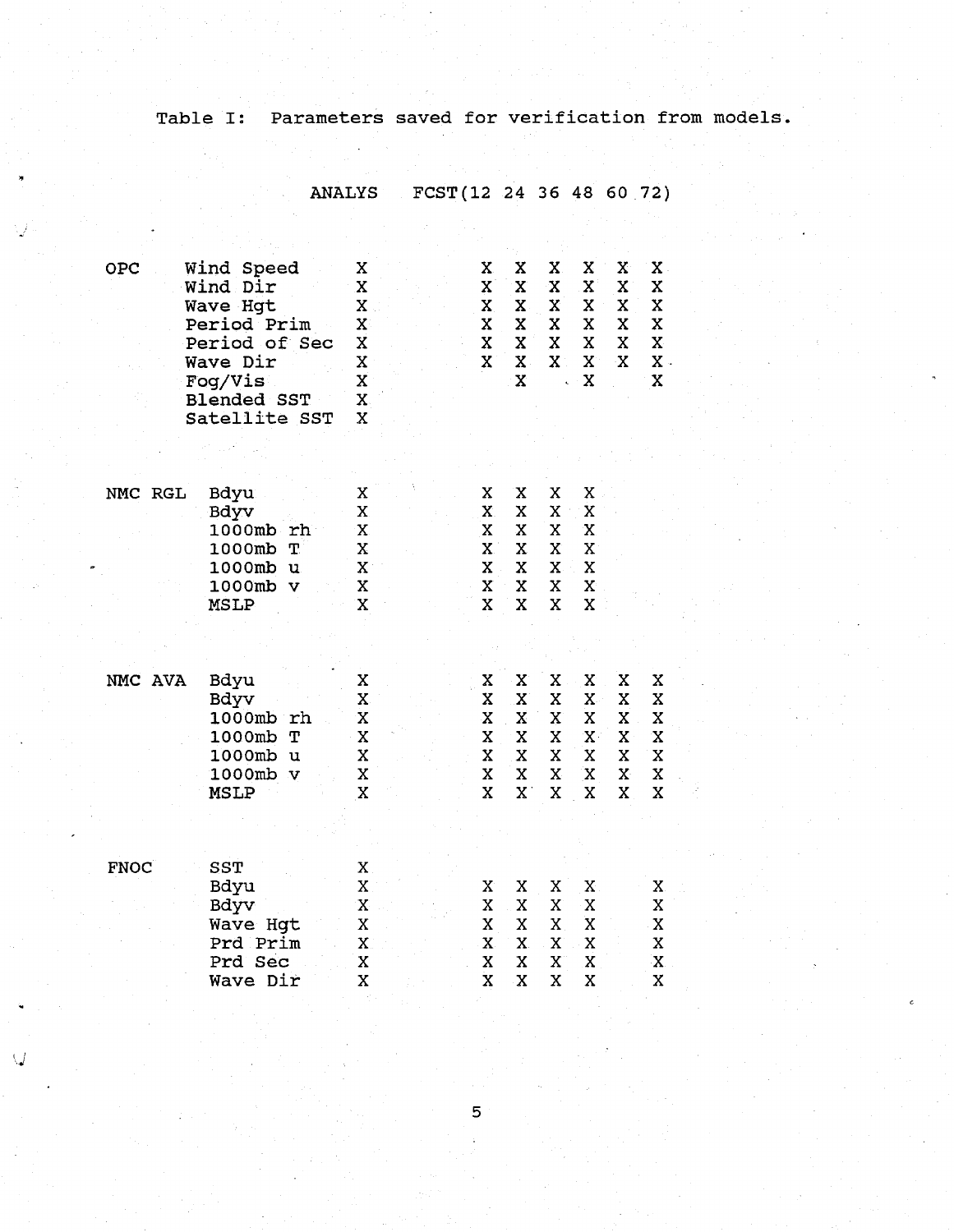Table II: Measurements of verification parameters (and units).

Mean Sea Level Pressure Wind Direction Wind speed Air Temp Dew Point Dep Sea Surface Temp Present Weather Past Weather Horizontal Visibility Period of Wave Height of Wave Period of Swell Height of Swell Direction of Swell

Tenth of MB Degrees Knots Tenth deg C Tenth deg C Tenth deg C Code Figure\* Code Figure\* Code Figure\* Seconds 1/2 yards Seconds 1/2 Yards Code figure\*

\* World Meteorological Organization(WMO) coded Standard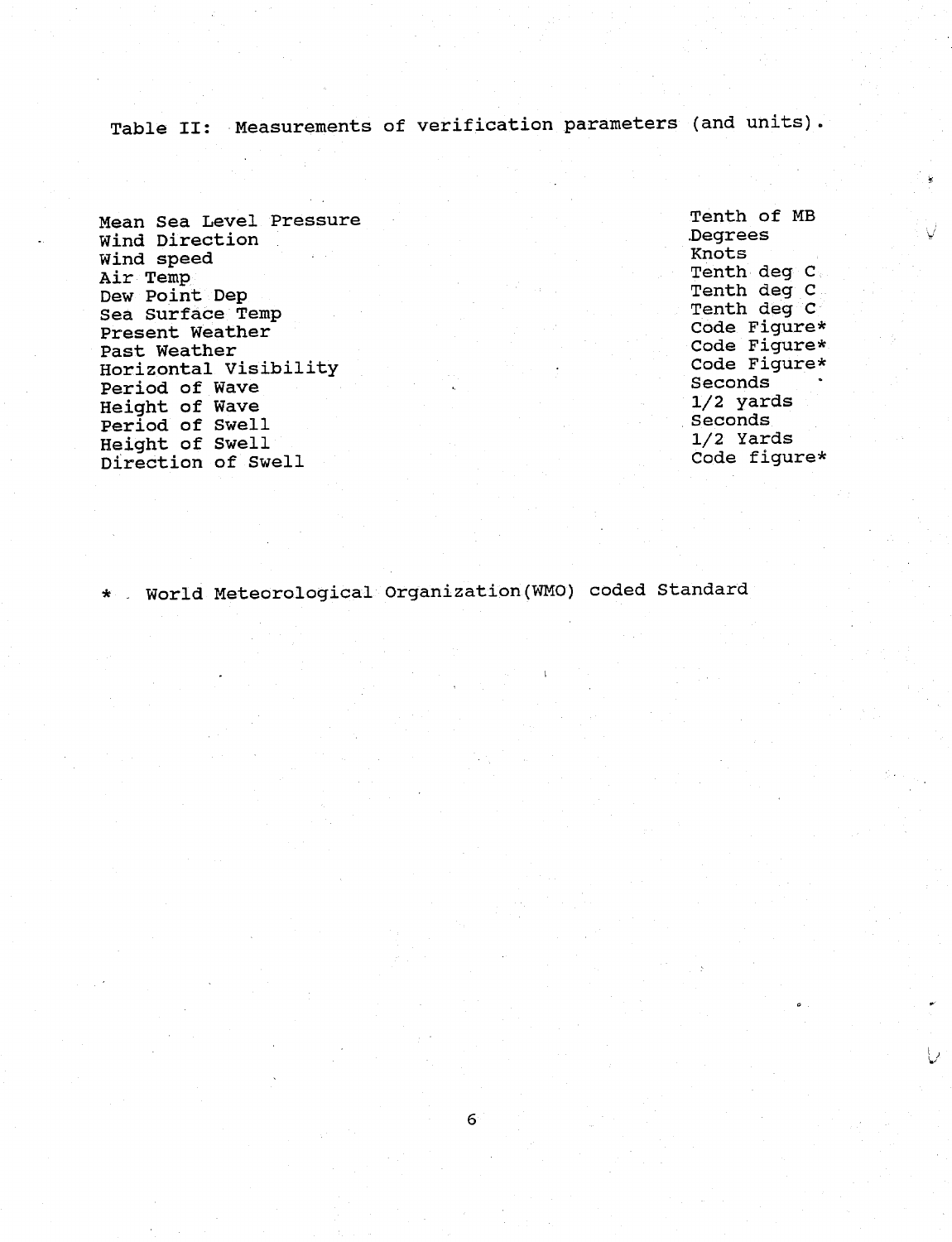Table III: The unified marine database record format.

| Record(1)            | Report Type                                |
|----------------------|--------------------------------------------|
| 2                    | YYMM                                       |
| Ħ<br>3               | <b>DDHH</b>                                |
| u<br>4               | Latitude                                   |
| H<br>5               | Longitude                                  |
| H.<br>6              | Mean Sea Level Pressure                    |
| Ħ<br>7               | Wind Direction(deg)                        |
| 11<br>8              | Wind $Speed(s)$                            |
| Ħ<br>9               | Air Temperature(tenth deg C)               |
| Ħ<br>10              | Dew Point Depression (tenth deg C)         |
| Ħ<br>11              | Sea Surface Temperature (tenth deg C)      |
| Ħ<br>12              | Present Weather                            |
| Ħ<br>13              | Past Weather                               |
| Ħ<br>14              | Visibility                                 |
| Ħ<br>15              | Period of the Wave(s)                      |
| 11<br>16             | Wave Height (1/2 yd)                       |
| H.<br>17             | Period of the Swell(s)                     |
| 11<br>18             | Height of the Swell (1/2 yd)               |
| н<br>19 <sup>2</sup> | Direction of the Swell                     |
| Ħ<br>20 <sub>o</sub> | Blended Sea Surface Temp(tenth deg C)      |
| n<br>21              | -999                                       |
| n<br>22              | $-999$                                     |
| u<br>23              | -999                                       |
| n<br>24              | $-999$                                     |
| Ħ<br>25              | -999                                       |
| n<br>26              | -999                                       |
| Ħ<br>27 <sub>2</sub> | -999                                       |
| 11<br>28             | -999                                       |
| 11<br>29             | Bdy Wind Direction (00hr) RGL              |
| Ħ<br>30              | Ħ<br>Ħ<br>Ħ<br>Ħ<br>Speed                  |
| Ħ<br>31              | "<br>Ħ<br>1000mb Rh                        |
| Ħ<br>32              | Ħ<br>11<br>Ħ<br>Temperature                |
| Ħ<br>33              | Ħ<br>Wind Direction<br>π<br>Ħ              |
| Ħ<br>34              | 11<br>11<br>Ħ<br>Ħ<br>Speed                |
| Ħ<br>35              | Ħ<br>Ħ<br>MSLP                             |
| ₩<br>36              | Bdy Wind Direction (00hr) AVA              |
| Ħ<br>37              | Ħ<br>π<br>Ħ<br>Speed                       |
| Ħ<br>38              | 1000mb Rh<br>Ħ<br>11                       |
| Ħ<br>39              | Ħ<br>Ħ<br>Temperature                      |
| 11<br>40             | 88 -<br>Wind Direction<br>Ħ<br>Ħ           |
| 11<br>41             | Ħ<br>Ħ<br>Ħ<br>Ħ<br>Speed                  |
| 11<br>42             | Ħ<br>11<br>MSLP                            |
| 11<br>43             | Bdy Wind Direction<br>(00hr)<br><b>NVY</b> |
| 11<br>44             | Ħ<br>11<br>Speed                           |
| n<br>45              | Ħ<br>11<br>Hgt of Wave                     |
| 11<br>46             | Ħ.<br>11.<br>Prd Pri Wave                  |
|                      |                                            |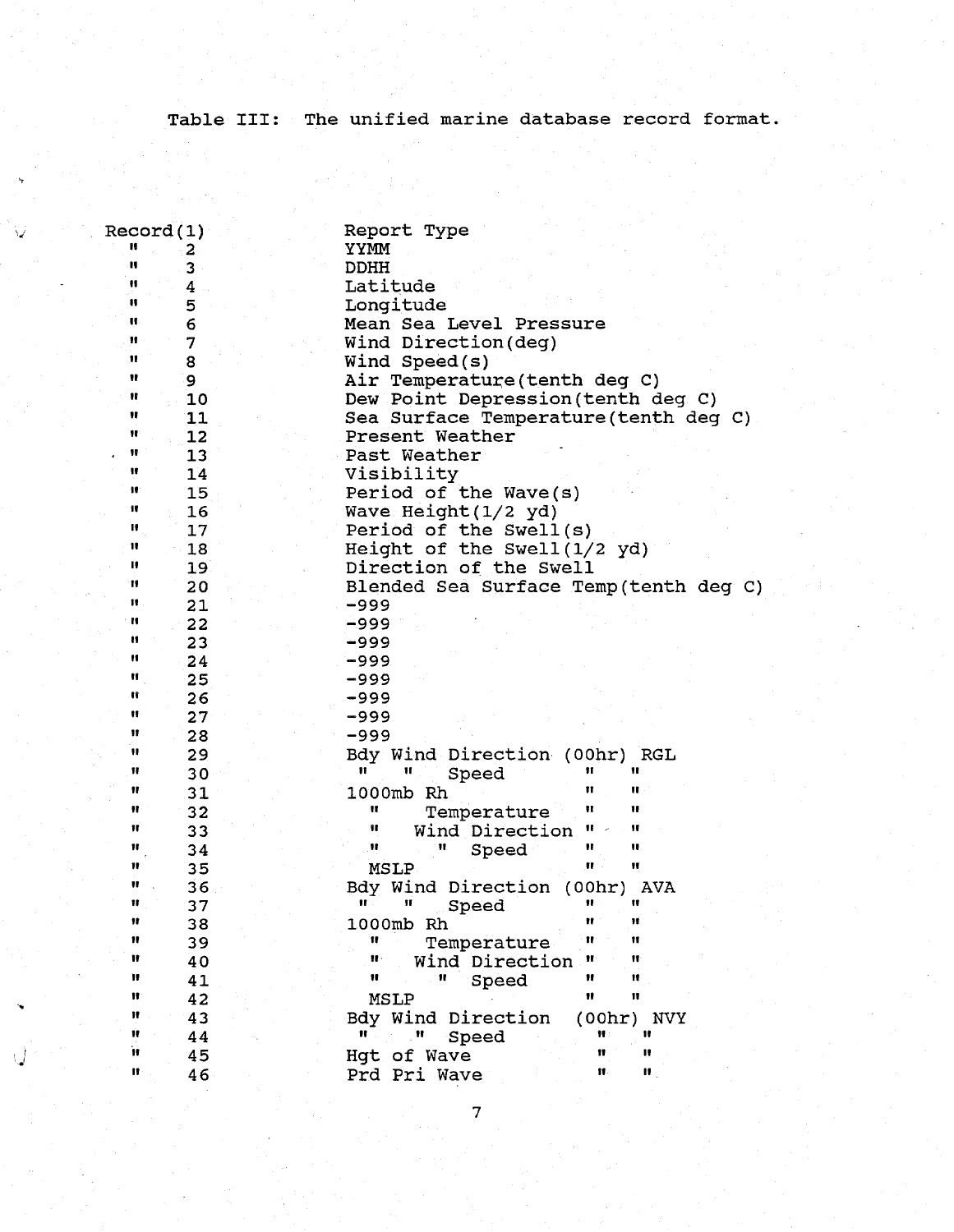| Ħ  |        | H<br>11<br>Sec                     | Ħ                 | π            |
|----|--------|------------------------------------|-------------------|--------------|
|    | 47     |                                    | Ħ                 | Ħ            |
| Ħ  | 48     | Wav Dir                            |                   |              |
| 11 | 49     | -999                               |                   |              |
| 11 | 50     | Wnd Spd                            | $(00hr)$ NOW<br>Ħ | 11           |
| "  | 51     | Direction<br>H                     | Ħ                 | 11           |
| 11 | 52     | of Wave<br>Hqt                     |                   |              |
| 11 | 53     | Ħ<br>Ħ<br>Dir                      | Ħ                 | 11           |
| Ħ  | 54     | Ħ<br>Ħ<br>Prd                      | 11                | 11           |
| 11 | 55     | $-999$                             |                   |              |
| 11 | 56     | -999                               |                   |              |
| 11 | 57     | $-999$                             |                   |              |
| 11 | 58     | $-999$                             |                   |              |
| 11 | 59     | -999                               |                   |              |
| n  | 60     | $-999$                             |                   |              |
| H  | 61     | $-999$                             |                   |              |
| H  | 62     | -999                               |                   |              |
| n  | 63     | -999                               |                   |              |
| n  |        | Bdy Wind Direction                 | (24hr)            | <b>RGL</b>   |
| Ħ  | 64     | Ħ<br>Ħ                             | 11                | Ħ            |
|    | 65     | Speed                              | Ħ                 | Ħ            |
| Ħ  | 66     | 1000mb<br>Rh                       | n                 | Ħ            |
| 11 | 67     | 11<br>Temperature                  | n                 | Ħ            |
| Ħ  | 68     | Wind Direction<br>11               |                   |              |
| Ħ  | 69     | Ħ<br>11<br>Speed                   | Ħ                 | Ħ            |
| n  | 70     | MSLP                               | Ħ.                | $\mathbf{u}$ |
| 11 | 71     | Bdy Wind Direction                 | (24hr)            | AVA          |
| Ħ  | 72     | 11<br>n<br>Speed                   | Ħ                 | Ħ            |
| Ħ  | 73     | 1000mb Rh                          | Ħ                 | 11           |
| 86 | $74 -$ | $\mathbf{H}$ .<br>Temperature      | Ħ                 | Ħ.           |
| Ħ  | 75     | Ħ<br>Wind Direction                | Ħ                 | Ħ            |
| 18 | 76     | $\mathbf{H}^{\circ}$<br>n<br>Speed | Ħ                 | 11           |
| 11 | 77     | <b>MSLP</b>                        | Ħ                 | π            |
| Ħ  | 78     | Bdy Wind Direction                 | (24hr)            | NVY          |
| 11 | 79     | n<br>n<br>Speed                    | 11                | n            |
| 18 | 80     | Wave HGT                           | Ħ                 | Ħ            |
| 11 | 81     | Prd Pri Wav                        | Ħ                 | 11           |
| n  | 82     | Ħ<br>Sec<br>Ħ                      | Ħ                 | Ħ            |
| n  |        | Dir Wav                            | Ħ                 | π            |
|    | 83     | -999                               |                   |              |
| H  | 84     |                                    | (24hr)            | <b>NOW</b>   |
|    | 85     | Bdy Wind Speed<br>Ħ<br>Ħ           | Ħ                 | 11           |
| П  | 86     | Direction                          | 11                | π            |
| n  | 87     | Wav Hgt                            | Ħ                 | 11           |
| Ħ  | $88-$  | Ħ<br>Dir                           |                   |              |
| n  | 89     | Ħ<br>Prd                           | Ħ                 | n            |
| n  | 90     | $-999$                             |                   |              |
| H  | 91     | $-999$                             |                   |              |
| H. | 92     | FOG/VIS                            | (00hr)            | OPC          |
| H  | 93     | Ħ                                  | (24hr)            | H            |
| Ħ  | 94     | 98                                 | (48hr)            | ņ            |
| Ħ  | 95     | Ħ                                  | (72hr)            | Ħ            |
| n  | 96     | $-999$                             |                   |              |
| Ħ  | 98     | $-999$                             |                   |              |
| Ħ  |        | Bdy Wind Direction                 | $(48hr)$ RGL      |              |
|    | 99     |                                    |                   |              |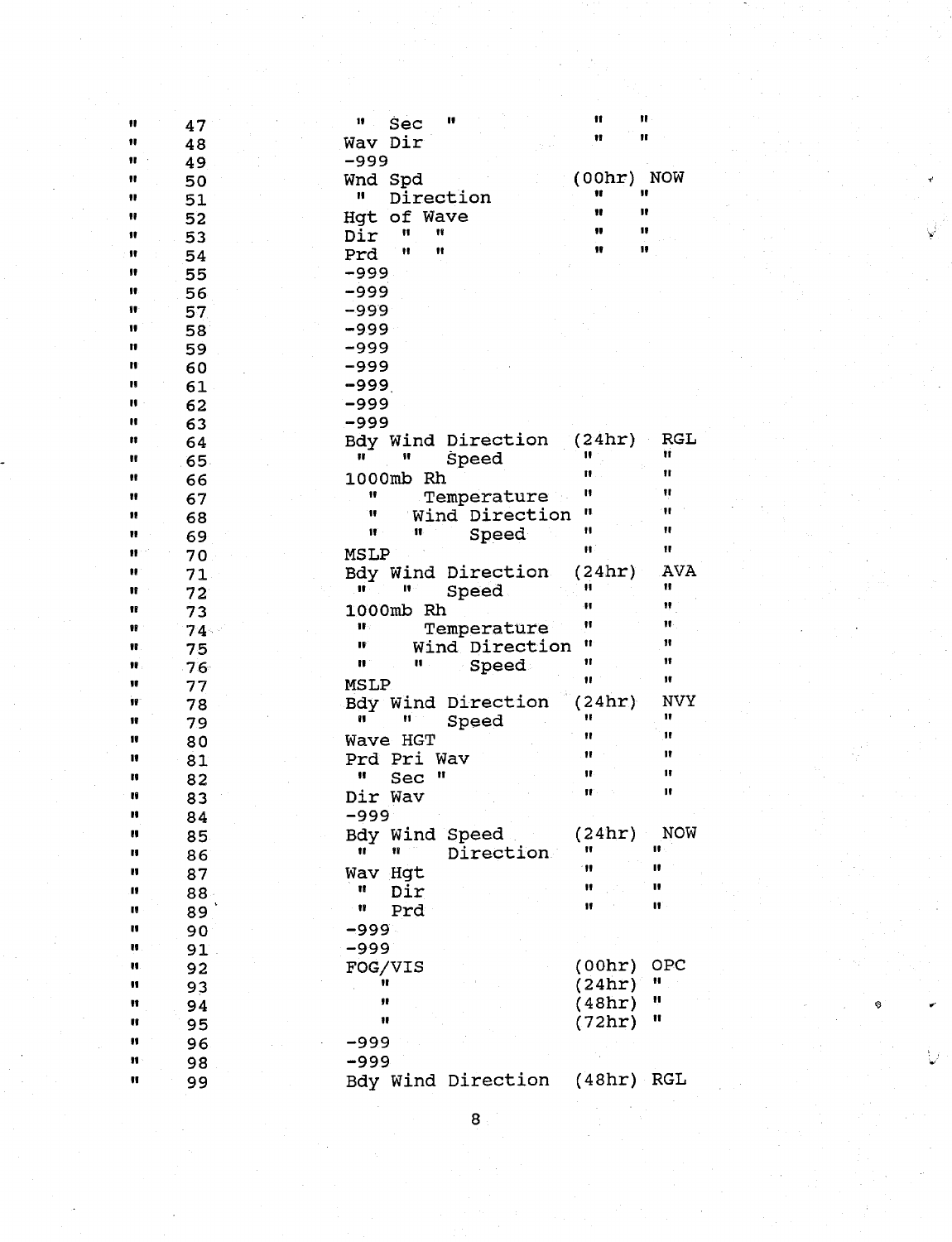| Ħ              | 100         | Ħ<br>IJ<br>Speed             | n                      | Ħ               |
|----------------|-------------|------------------------------|------------------------|-----------------|
| Ħ              | 101         | 1000mb Rh                    | $\mathbf{H}$ :         | Ħ               |
| Ħ              | 102         | Ħ<br>Temperature             | н                      | Ħ               |
| Ħ              | 103         | n<br>Wind Direction          | Ħ                      | $\mathbf{H}$    |
| Ħ              | 104         | Ħ<br>н.<br>Speed             | Ħ                      | 非.              |
| Ħ              | 105         | <b>MSLP</b>                  | Ħ                      | Ħ               |
| Ħ              | 106         | Bdy Wind direction           | (48hr)                 | <b>AVA</b>      |
| 11             | 107         | Ħ<br>Ħ<br>Speed              | 11                     | Ħ               |
| Ħ              | 108         | 1000mb Rh                    | Ħ                      | 11              |
| Ħ              | 109         | Ħ<br>Temperature             | Ħ                      | Ħ               |
| $\mathbf{H}$ . | 110         | Ħ<br>Wind Direction          | Ħ                      | Ħ               |
| Ħ              | 111         | Ħ<br>Ħ<br>Speed              | Ħ                      | Ħ               |
| 11             | 112         | <b>MSLP</b>                  | Ħ                      | Ħ               |
| Ħ.             |             |                              |                        |                 |
| Ħ              | 113         | Bdy Wind Direction<br>Ħ<br>π | (48hr)<br>$\mathbf{u}$ | <b>NVY</b><br>Ħ |
| π              | 114         | Speed                        | Ħ                      | 18              |
| 11             | 115         | Wav Hgt                      | Ħ                      | 11              |
|                | 116         | Prd Pri Wav                  |                        |                 |
| n              | 117         | $^{\circ}$ H<br>Sec<br>11    | Ħ                      | 11              |
| 10             | 118         | Dir Wav                      | Ħ                      | 11              |
| 11             | 119         | -999                         |                        |                 |
| 11             | 120         | Bdy Wind Speed               | (48hr)                 | <b>NOW</b>      |
| 11             | 121         | 11<br>Ħ<br>Direction         | 11                     | π               |
| 11             | 122         | Wav Hqt                      | 11                     | 11              |
| Ħ.             | 123         | Wav Dir                      | П                      | $\mathbf{H}$    |
| 18             | 124         | Wav Prd                      | n                      | $\blacksquare$  |
| 11             | $125^\circ$ | -999                         |                        |                 |
| 11             | 126         | -999                         |                        |                 |
| n              | 127         | -999                         |                        |                 |
| H              | 128         | -999                         |                        |                 |
| n              | 129         | -999                         |                        |                 |
| n              | 130         | -999                         |                        |                 |
| n              | 131         | -999                         |                        |                 |
| n              | 132         | -999                         |                        |                 |
| π              | 133         | -999                         |                        |                 |
| Ħ              | 141         | Bdy Wind Direction           | (72hr)                 | AVA             |
| Ħ              | 142         | n<br>11<br>Speed             | Ħ                      | n               |
| 11             | 143         | 1000mb<br>Rh                 | İt                     | n               |
| Ħ              | 144         | n<br>Temperature             | 17                     | Ħ               |
| Ħ              | 145         | n<br>Wind Direction          | π                      | 11              |
| Ħ              | 146         | H<br>IJ,<br>Speed            | H                      | n               |
| n              | 147         | MSLP                         | n                      | n               |
| Ħ              | 148         | Bdy Wind Direction           | (72hr)                 | NVY             |
| Ħ              | 149         | H<br>H<br>Speed              | π                      | 11              |
| 11             | 150         | Hgt<br>Wav                   | n                      | Ħ               |
| Ħ              | 151         | Pri Wav<br>Prd               | n                      | Ħ               |
| 11             | 152         | ч<br>Sec<br>n                | n                      | Ħ               |
| π              | 153         | Dir Wav                      | n                      | Ħ               |
| 11             | 154         | -999                         |                        |                 |
|                |             |                              |                        |                 |
| n              | 155         | Bdy Wind<br>Speed            | (72hr)                 | NOW             |
| Ħ.             | 156         | Н<br>Direction               | Ħ                      | 11              |
| Ħ.             | 157         | Wav<br>Hgt                   | Ħ                      | $\mathbf{H}$    |

 $\overline{9}$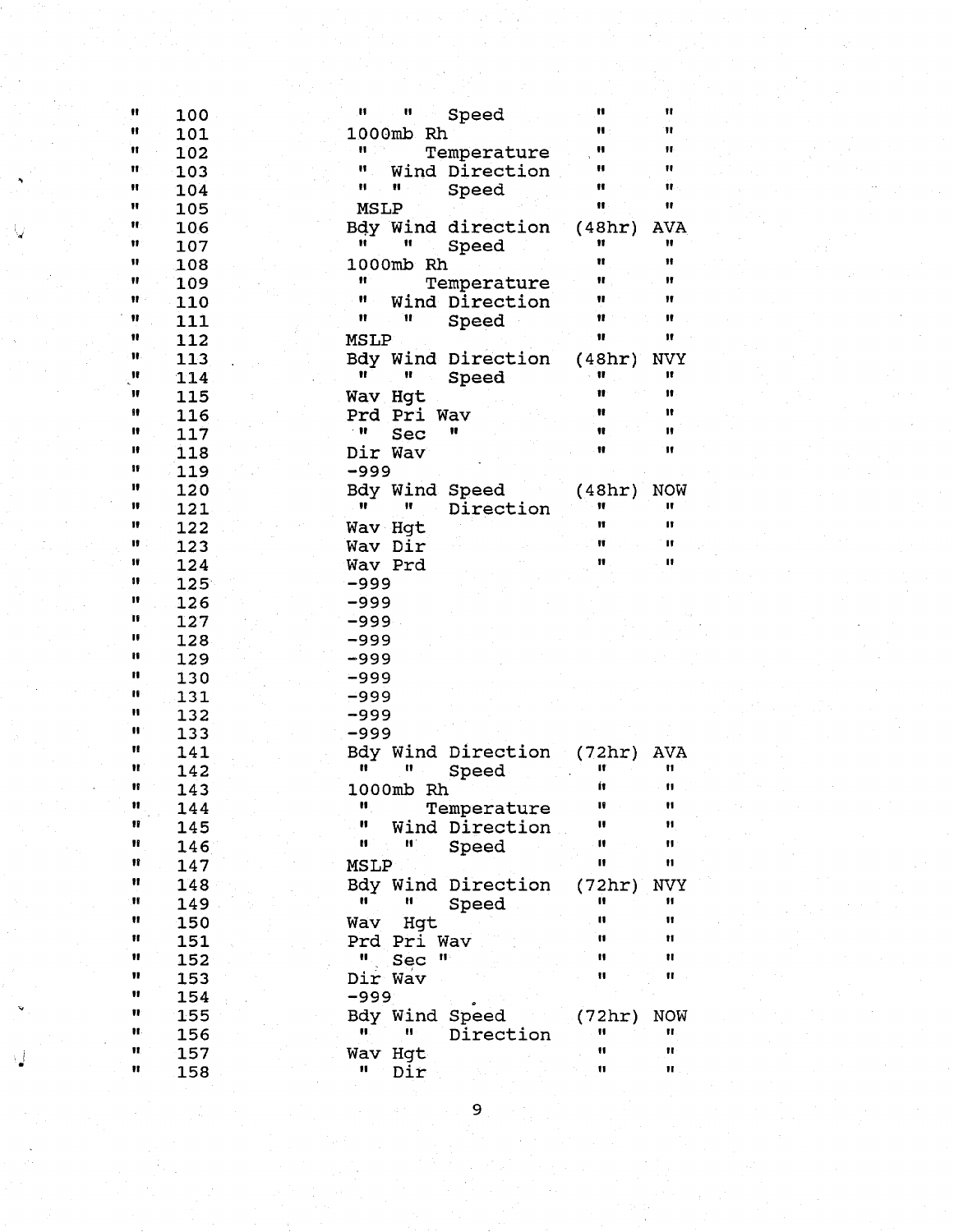| 11 | 159 | u<br>Prd | n            |
|----|-----|----------|--------------|
| H  | 160 | -999     |              |
| Ħ  | 161 | -999     |              |
| ĸ  | 162 | -999     |              |
| Ħ  | 163 | SST ANL  | $(00hr)$ NVY |

 $\hat{\mathbf{u}}$ 

 $\mathbf{u}$ 

IJ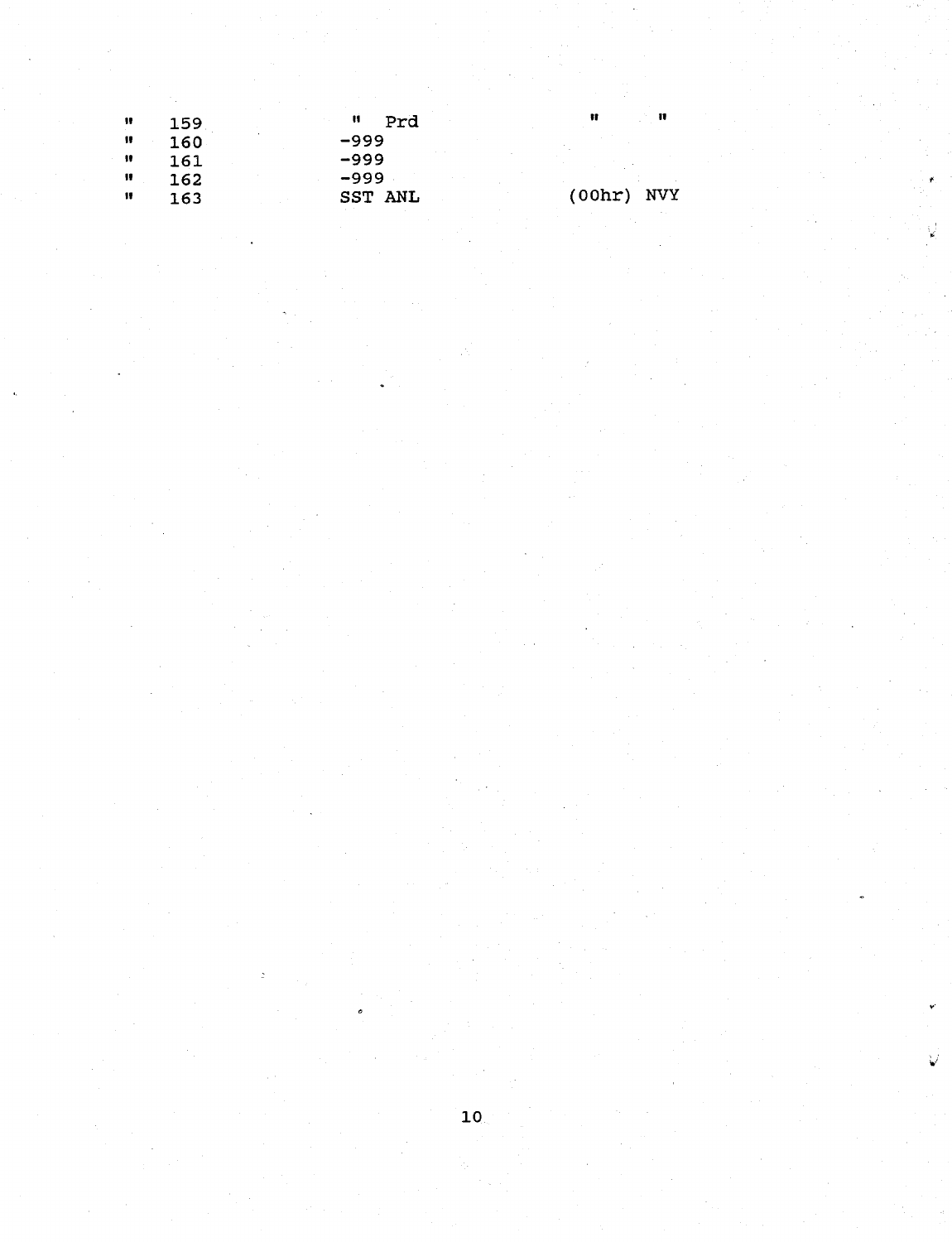

V

Comparision of OPC & FNOC Boundary Layer Winds 24hr FCST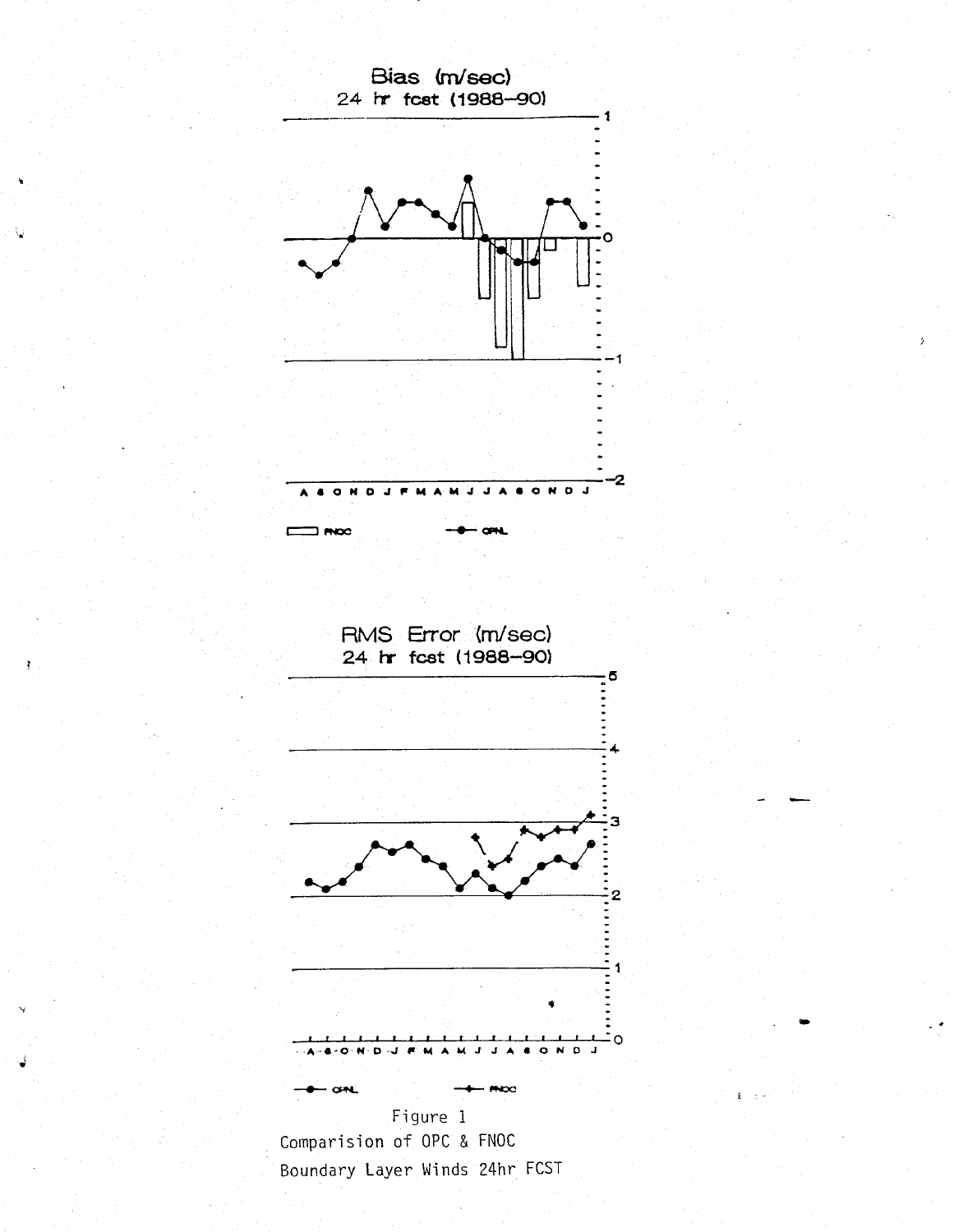

OPC Boundary Layer Winds ANL & FCSTS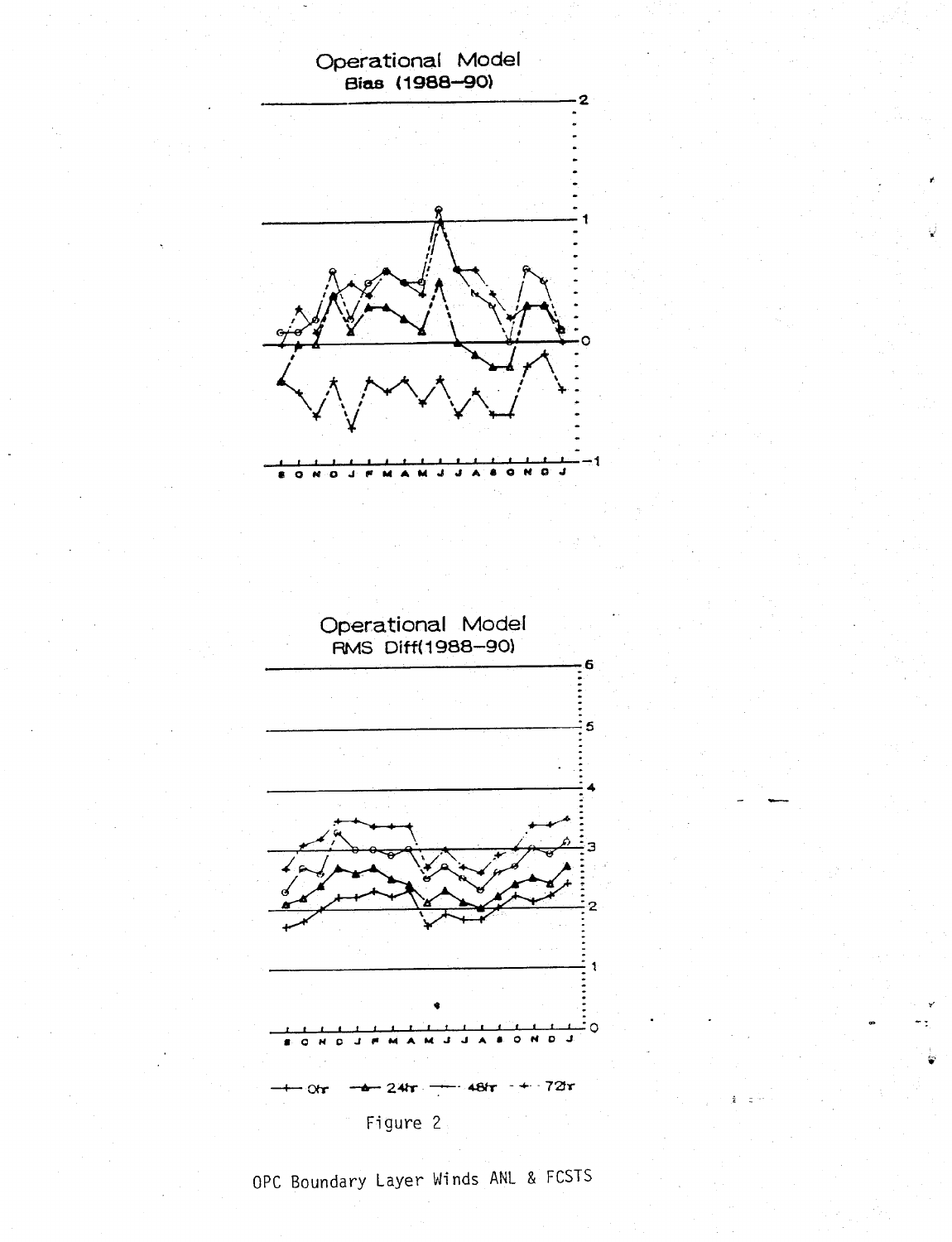

CORPELATION COEF IN 6WH FOR +24Z **KELOBAL, 14 DEEP WATER BUOYS KXXI GOOW EZZZI EXP K7J UNCR -+ OPR** 



Figure 3

Comparision of OPC & FNOC GSOWM Wave Models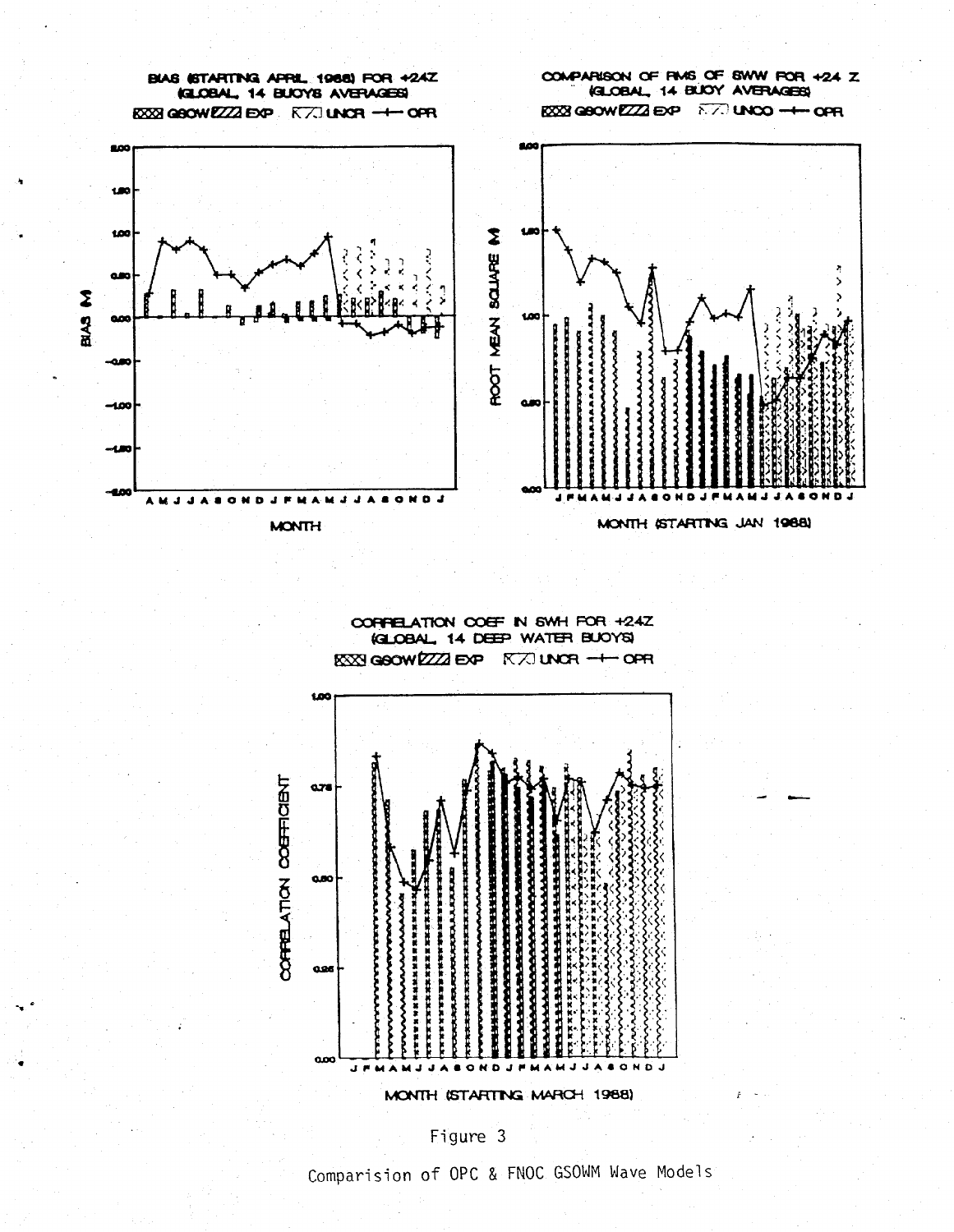| NH<br>STAT<br>ANALYSIS<br><b>HEAN OF</b><br>085<br>ÖF<br>MEAN<br>MOD<br>MODEL BIAS<br>RMS<br>CORREL           | AVA 1000MB<br>AUG<br>20.3<br>21.9<br>1.65<br>2.47<br>0.97                    | AIR<br>SEPT<br>19.9<br>$\frac{71.9}{2.00}$<br>2.62<br>0.97                  | VS.<br>FIXED<br>OCT<br>17.3<br>18.9<br>1.67<br>2.33<br>0.97                             | <b>BUOYS</b><br><b>NOV</b><br>14.3<br>15.6<br>1.34<br>$2 - 08$<br>0.98 | D EC<br>11.0<br>12.2<br>$1\centerdot17$<br>1.88<br>0.98   | JAN<br>10.3<br>11.9<br>1.60<br>2.47<br>0.97                               | F E B<br>$1\bar{2}$ .2<br>13.7<br>1.46<br>2.47<br>$\bar{0}$ .97 | MAR<br>13.0<br>14.3<br>$\frac{1}{2}$ . $\frac{3}{2}$<br>Õ.97        | APR<br>$\frac{15}{15}$<br>$\frac{1}{15}$<br>$\frac{1}{2}$<br>$\frac{1}{2}$<br>$\frac{1}{2}$<br>$\frac{1}{9}$<br>$\frac{1}{6}$ |
|---------------------------------------------------------------------------------------------------------------|------------------------------------------------------------------------------|-----------------------------------------------------------------------------|-----------------------------------------------------------------------------------------|------------------------------------------------------------------------|-----------------------------------------------------------|---------------------------------------------------------------------------|-----------------------------------------------------------------|---------------------------------------------------------------------|-------------------------------------------------------------------------------------------------------------------------------|
| STAT<br>NH<br><b>ANALYSIS</b><br>MEAN OF<br>OBS<br>OF<br>MEAN<br><b>NOD</b><br>MODEL BIAS<br>RNS<br>CORREL    | OPC<br>ΟF<br>AUG.<br>20.5<br>20.4<br>$\frac{1}{1}$ , $\frac{1}{1}$<br>0.98   | <b>BLDSST VS</b><br>SEPT<br>$\frac{25.5}{20.8}$<br>0.28<br>$1 - 24$<br>0.98 | <b>FIXED</b><br><b>BUOYS</b><br>OCT<br>18.7<br>19.4<br>0.70<br>$1 - 43$<br>0.98         | NOV<br>16.3<br>17.2<br>0.82<br>1.54<br>0.98                            | DEC<br>14.0<br>14.8<br>$0 - 82$<br>1.71<br>0.98           | JAN<br>12.1<br>13.9<br>0.64<br><b>1.75</b><br>0.98                        | FEB<br>14.2<br>14.7<br>$\frac{0.51}{1.92}$<br>0.98              | HAR<br>14.4<br>14.7<br>0.28<br>1.62<br>0.98                         | APR<br>15.9<br>$\frac{16}{0.09}$<br>1.35<br>0.99                                                                              |
| <b>STAT</b><br>NH<br>ANALYSIS<br>MEAN OF<br>OBS<br>0F<br>MEAN<br>MOD<br><b>BIAS</b><br>MODEL<br>RMS<br>CORREL | AIR/SEA<br>OF<br>AUG<br>$-0.2$<br>$-1.79$<br>$\frac{2}{6}$ = $\frac{53}{54}$ | DIFF<br>(T)<br>SEPT<br>$-0.7$<br>1.1<br>1.72<br>2.41<br>0.56                | (HODEL<br>OCT<br>$-1.4$<br>$\frac{-5.4}{0.91}$<br>2.01<br>0.69                          | $-$ OBSV)<br>NOV<br>$-2.1$<br>$\frac{-1.5}{0.51}$<br>1.83<br>$0 - 83$  | D EC.<br>$-3.0$<br>$\frac{-2.6}{0.36}$<br>2.01<br>0.91    | JAN<br>$-2.1$<br>$-\overline{1}\cdot\overline{2}$<br>0.95<br>2.16<br>0.87 | FEB<br>$-1.9$<br>$-1.0$<br>0.94<br>2.10<br>$\overline{0.85}$    | MAR<br>$\frac{-1}{0}$ . 5<br>1.03<br>$2 - 22$<br>0.83               | APR.<br>$-0.7$<br>0.7<br>1.44<br>$2 - 41$<br>0.68                                                                             |
| NH<br><b>STAT</b><br>ANALYSIS<br>MEAN<br>OF<br><b>OBS</b><br>MEAN OF<br>MOD<br>MODEL BIAS<br>RMS<br>CORREL    | AVA MSLP<br>OF<br><b>AUG</b><br>$10\bar{1}5.6$<br>1015.0<br>$-9.55$<br>0.99  | VS<br>1016.3<br>1015.7<br>$-0.57$<br>1.24<br>0.99                           | <b>FIXED</b><br><b>BUOYS</b><br>OCT<br>1015.2<br>1014.9<br>$\frac{-5.30}{1.27}$<br>0.99 | NOV.<br>1014.9<br>1014.6<br>$-\frac{0}{1}$ 34<br>0.99                  | <b>DEC</b><br>1014.9<br>1014.2<br>$-0.64$<br>1.55<br>0.99 | JAN<br>1013.5<br>1013.1<br>$-0.36$<br>1.66<br>0.99                        | FEB<br>1017.3<br>1016.9<br>$-\frac{0.48}{1.41}$<br>0.99         | MAR<br>1017.3<br>1016.9<br>$-0.42$<br>$\frac{1}{0}$ : $\frac{2}{9}$ | APR<br>1016.4<br>$\overline{1016}$ , $\overline{33}$<br>1.14<br>0.99                                                          |

Figure 4

9 -